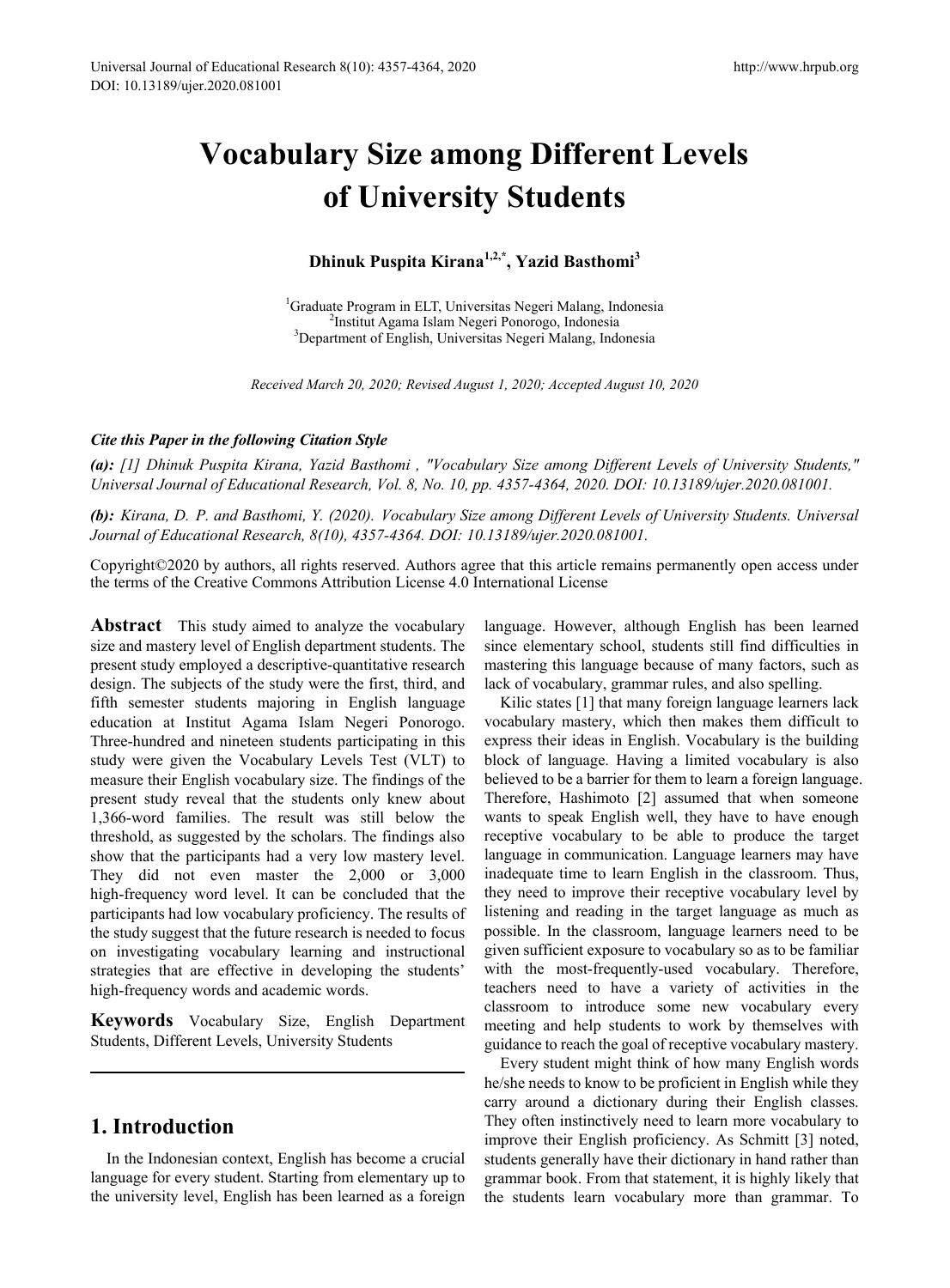know the receptive vocabulary that the students have learned, we used a vocabulary size test. Nation [4] has designed vocabulary size tests which are widely used by researchers. The breadth of vocabulary knowledge is regarded as vocabulary size. They are designed to give an estimation of vocabulary size for second and foreign language learners of general or academic English.

Goulden, Nation, and Read [5] claim that it is ambitious to reach the high standard and reach the native-like proficiency for foreign language students since well-educated native speakers know approximately 20,000 word-families (excluding proper names and transparently derived forms). The researchers argue that native speakers acquire 1,000-word families up to the age of 20 years old or so and make up around 20,000 word-families.

To learn effectively, foreign language learners need to know their goal of how large vocabulary they need to know or to learn. According to Nation [6], 6,000-7,000 word families need to be acquired in order to listen to English listening materials without external help, and 8,000-9,000 word families are needed to be able to read without looking up to a dictionary.

Furthermore, Goulden, Nation, and Read [5] also affirm that well-educated native speakers know approximately 20,000-word families. However, for foreign language learners, there are many strong arguments which aver that knowing 2,000-word families is a threshold level. Some of the researchers agree that foreign language learners need to have at least 2,000 words as the threshold to be able to listen and speak in daily activities. If a foreign language learner has fewer than 2,000 words, he/she will have difficulties in communication in daily activities without external supports. By acquiring the minimum number of vocabulary or 2,000 words, the language learners will be able to express their ideas in English in daily conversations.

Language experts have mentioned that high-frequency vocabulary is crucial for foreign language learners to learn before the other less frequently used vocabulary. One of the reasons is that a large number of running words in spoken and written language are included in the 2,000 most frequently used words.

However, recent studies argue that it is not enough. Recently, vocabulary experts propose the acquisition of at least 3000-word families. Recent unpublished research by Nation [6] found that highly educated non-native speakers of English who are studying advanced degrees through the medium of English indicate that their receptive English vocabulary size is around 6,000 to 7,000 for spoken text and 8,000 to 9,000 word-families for unassisted comprehension.

Richard, Jack, and Renandya [7] acknowledge that foreign language students at the university level should master a minimum of 3000-word families to support their success in academic reading. Nation and Waring [8] opine that the learner needs to know the immediate high frequency vocabulary before focusing on the less frequent vocabulary. Foreign language learners need to focus on the

most frequently used vocabulary until the 3,000 word-families are well-learned.

In summary, it is essential to track the size of learner's vocabularies to know whether or not they have enough vocabulary to be able to perform in English without external supports. Understanding the vocabulary growth of English students will be beneficial for planning a suitable vocabulary development program.

### **Objectives of the Study**

The study objectives are formulated as follows:

- 1. To find out the mean English vocabulary size of the English Department students of Institut Agama Islam Negeri Ponorogo.
- 2. To describe the relationship between length of study and students' English vocabulary size.

The result of the study will be beneficial for the English department in particular and the institution in general. As well, the result of the present study will be useful for curriculum planning and materials development.

# **2. Method**

This research is quantitative descriptive since the data were gathered in the form of a number, which was used to analyze whether or not there was a significant difference between vocabulary sizes of the students in different levels of study: first, second, and the third year of study. This study utilized total population sampling where we chose to analyze all of the population or the entire population (i.e., the total population), which had a particular set of characteristics.

Some students of English participated in this study. All of the participants were majoring in English in their first, third, and fifth semester at the Faculty of Tarbiyah, Institut Agama Islam Negeri Ponorogo. *Tadris Inggris* students as the research participants were studying English literature and linguistics along with educational subjects with English as the medium of instruction. All the participants shared the same native languages, Bahasa Indonesia, and the local language, Javanese.

The population were the students from 5 classes in the first-year, with 107 students (the first semester), the second-year students with 124 students from 5 classes (the third semester), and the third-year classes with 88 students from 3 classes (the fifth semester). All of the students were from the English Department of Institut Agama Islam Negeri Ponorogo in the Academic Year 2018/2019. The tests were conducted in August - September 2019.

#### **2.1. Instrument and Analysis Procedure**

This research used a vocabulary size test as the instrument. The vocabulary Size Test (VST), which was used for measuring the participants' 14,000 level test, was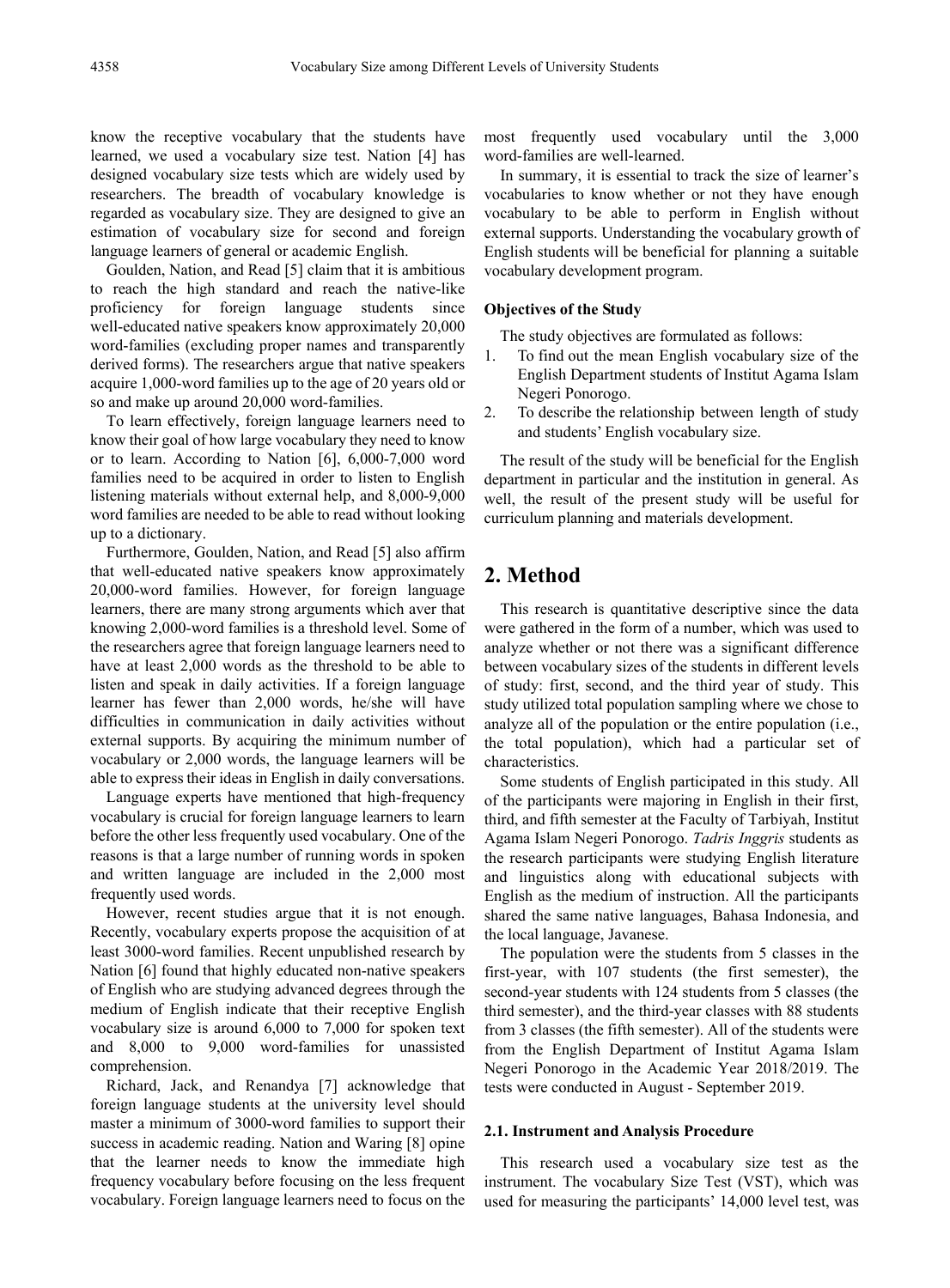adapted from Nation and Beglar [9] vocabulary size test. Nation [10] states that the test measures written receptive vocabulary knowledge that is required for reading. It does not measure listening vocabulary size, or the vocabulary knowledge needed for speaking and writing.

The vocabulary test is in a multiple-choice format consisting of 100 items with ten items from each 1000 word levels. The participants were invited to choose one correct answer that has a similar meaning to the target word. There was a 14,000 version containing 140 multiple-choice items, with ten items from each 1000 word family level. The learner's total score was then multiplied by 100 to get their total receptive vocabulary size.

Subsequent to the data collection from each class, the data were analyzed by using the statistical package for the social science (SPSS) version 22.00 for windows. After the scores were collected, the scores were calculated.

After the result of the descriptive statistics, another step of this study was continuing to conduct the inferential statistical calculation for hypothesis testing. It was conducted to know whether there were significant differences in vocabulary size of students among the different levels (study length). In testing the hypothesis, *One-Way ANOVA* was used.

The findings and results were compared with the previous studies and related literature to see whether the students have reached the minimum vocabulary size and whether there was a significant difference between the vocabulary size test results among the groups.

# **3. Results and Discussion**

## **3.1. What is the Mean English Vocabulary Size of the English Department students of Institut Agama Islam Negeri Ponorogo?**

To find out the mean English vocabulary size of the English Department students of Institut Agama Islam Negeri Ponorogo, we included all the results of the students according to the length of study: the first, third, and, fifth semester of study.

**Table 1.** The vocabulary size of the first-semester students

| No of students     | 107    |
|--------------------|--------|
| <b>Total Score</b> | 138700 |
| <b>Mean score</b>  | 1296   |

Table 1 shows the total number of the students in the first semester of academic 2019/2020 who joined the test were 107 students from 5 classes (TBI. A, TBI. B, TBI. C, TBI. D, and TBI. E). The total score was 138700, and the mean score was 1296. It can be construed that the average vocabulary size of the first-year students in the English Department was approximately 1296 word-families.

**Table 2.** The vocabulary sizes of the third-semester students

| No. of students    | 124    |
|--------------------|--------|
| <b>Total Score</b> | 174300 |
| <b>Mean score</b>  | 1406   |

Table 2 shows that the total number of students of the third-semester students of the English Department who joined the tests were 124 students from 5 classes (class TBI. A, TBI. B, TBI. C, TBI. D, and TBI. E). The total score was 174300, and the average score was 1406. It can be stated that the average vocabulary size of the third-semester students of the English Department was about 1406 word-families.

**Table 3.** The vocabulary sizes of the fifth-semester students

| No. of students    | 88     |
|--------------------|--------|
| <b>Total Score</b> | 122900 |
| <b>Mean score</b>  | 1397   |

As can be seen in Table 3, the total number of students of the fifth-semester of the English Department who joined the tests were 88 students out of only three classes (TBI.A, TBI. B, and TBI.C).

The total score was 133900, and the average score was 1406. This suggests that the average vocabulary size of the fifth-semester students of the English Department was 1397 word-families.

**Table 4.** The comparison the first, second and third-year students' level of vocabulary

| <b>Groups</b>               | No. of<br>classes | No. of<br>students | Total<br>score | Mean<br>score |
|-----------------------------|-------------------|--------------------|----------------|---------------|
| 1 st<br>semester            |                   | 107                | 138700         | 1296          |
| $3^{\text{rd}}$<br>semester |                   | 124                | 174300         | 1406          |
| 5 <sup>th</sup><br>semester |                   | 88                 | 122900         | 1397          |
| Total                       |                   | 319                | 435900         | 1366          |

The results of the study show that the average vocabulary size of the freshmen was about 1296 word-families. There were 109 word-differences from the third-semester students (1406 word-families).

The fifth-semester students had the average of the vocabulary mastery around 1397 word-families. The average of the vocabulary acquisition of all of the students from the first semester, the third semester, and the fifth-semester was 1366 word-families.

Furthermore, the results of the study were surprising since the average of the vocabulary size of the third-semester students was higher than that of the fifth-semester students, 1406 and 1397, respectively. Although there were only nine word-family differences, this result raises pertinent questions as to: "why was the vocabulary mastery of the third-semester students higher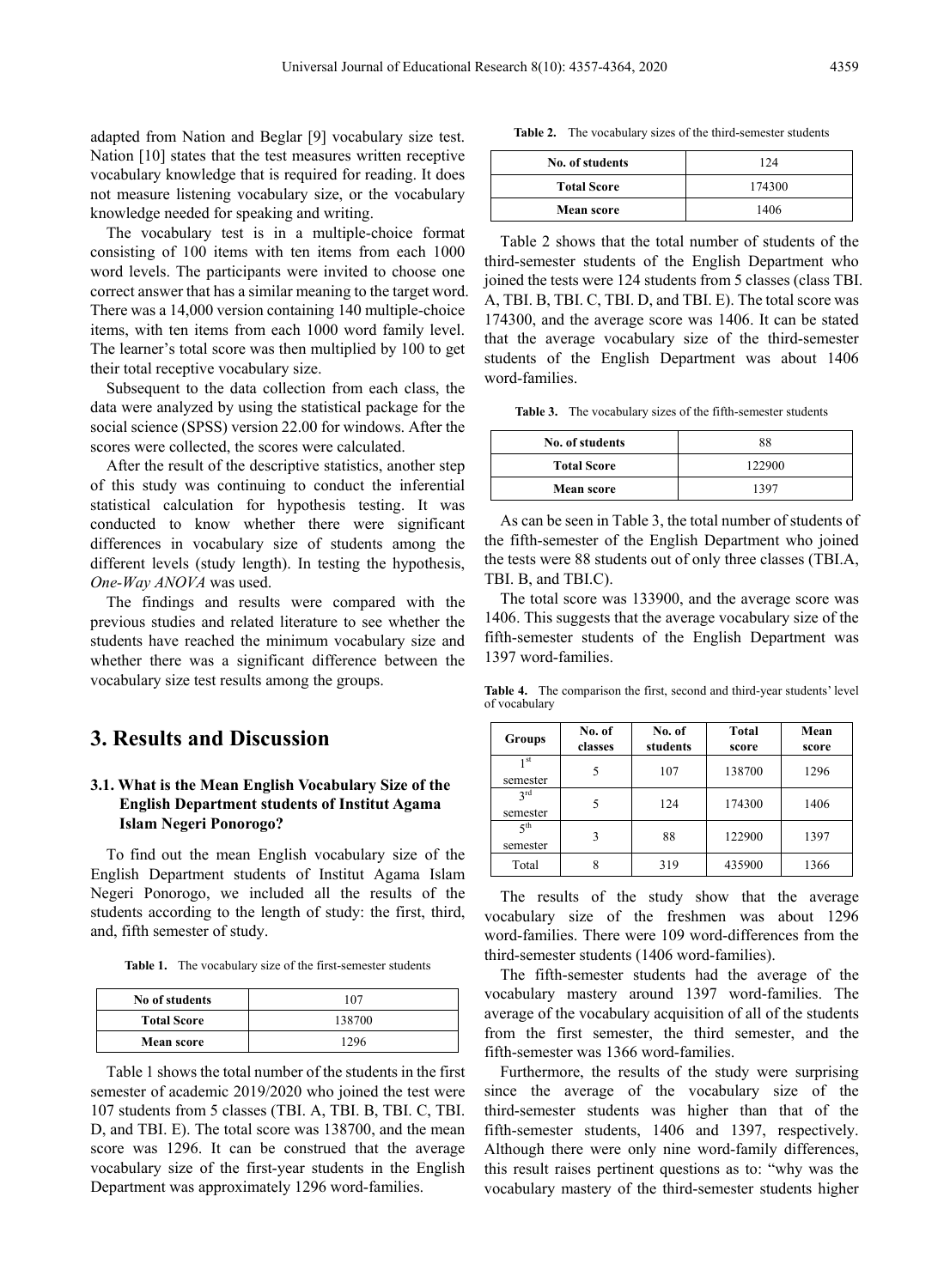than that of the fifth-semester students?" and "what factors were thought to influence this to occur?"

The differences in the mean scores were needed to analyze in order to know whether the differences were significant or not. Therefore, a one-way ANOVA was used to answer the questions.

## **3.2. Is There a Relationship between Academic Year and Students' English Vocabulary Size?**

To answer the second question of whether there is a relationship between length of study and students' English vocabulary size, one-way ANOVA was utilized because only one dependent variable was examined here. The one-way ANOVA compared the effect of the length of study on learners' English vocabulary size; the one-way ANOVA was used to determine whether the learner groups' vocabulary differed significantly from each other  $(1<sup>st</sup> year, 2<sup>nd</sup> year, and 3<sup>rd</sup> year).$ 

For the scores of the Vocabulary Size Test (VST), the one-way ANOVA comparing the three learner groups resulted in the means and the standard deviations of the groups as shown in Table 5.

The descriptive statistics for the immediate Vocabulary Size Test (VST) demonstrates that there were significant differences in the results of the three groups, especially between group 'year 1' and group 'year 2', which had much larger means. And to ensure, we ran an ANOVA to see if the differences were statistically significant.

|  |  |  |  |  | <b>Table 5.</b> The means and the standard deviations (Descriptive statistics) |  |
|--|--|--|--|--|--------------------------------------------------------------------------------|--|
|--|--|--|--|--|--------------------------------------------------------------------------------|--|

|              | <b>Summary of Data</b> |                 |                           |           |
|--------------|------------------------|-----------------|---------------------------|-----------|
|              | 1 <sup>st</sup>        | $2^{\text{rd}}$ | $\varsigma$ <sup>th</sup> | Total     |
|              | semester               | semester        | semester                  |           |
| N            | 107                    | 124             | 88                        | 319       |
| ΣХ           | 138700                 | 174300          | 122900                    | 435900    |
| Mean         | 1296.2617              | 1405.6452       | 1396.5909                 | 1366.458  |
| $\Sigma X^2$ | 186890000              | 253790000       | 175170000                 | 615850000 |
| Std.Dev.     | 258,7799               | 267.2663        | 201.4025                  | 252.105   |

Table 5 shows that we can draw the categories of the students into three categories: high achievers, moderate achievers, and low achievers. The high achievers were taken from the students with the average score plus the standard deviation. The low achievers were taken from the average score minus the standard deviation, and the moderate achievers were taken from the score in-between the lower achievers and the high achievers.

The mean score of the vocabulary size test of the  $1<sup>st</sup>$ semester students is 1,296 word-families with the standard deviation: 259. This means, from the  $1<sup>st</sup>$  semester, we can find high achievers, the students who scored 1,555 or higher. It can be found out that there are 18 high achievers in the first semester. Besides, there are low achievers, the students who scored lower than 1,037.

The low achievers were 18 students (17%). The students who scored between 1,296 until 1,555 were students who were considered as the moderate students, with 71 students in total (66%) and the high students were 18 students  $(17\%)$ .

|                       | 1 <sup>st</sup> Semester |       | $2nd$ Semester |     | $3rd$ Semester |             | <b>Total</b>             |
|-----------------------|--------------------------|-------|----------------|-----|----------------|-------------|--------------------------|
| Mean                  |                          | 1,296 | 1,406          |     | 1,397          |             | 1,366                    |
| <b>SD</b>             |                          | 259   | 267            |     | 201            |             | $\overline{\phantom{a}}$ |
| <b>High Achievers</b> | >1,555                   | 18    | >1,673         | 24  | >1,598         | 19          | 61(19%)                  |
| Moderate Achievers    | 1,037-1,555              | 71    | 1,138-1,673    | 83  | 1,196-1,598    | 60          | 214(67%)                 |
| Low Achievers         | < 1.037                  | 18    | < 1,139        | 17  | < 1,196        | $\mathbf Q$ | 44 (14%)                 |
| Total                 |                          | 107   |                | 124 |                | 88          | 319                      |

**Table 6.** The comparison of the three groups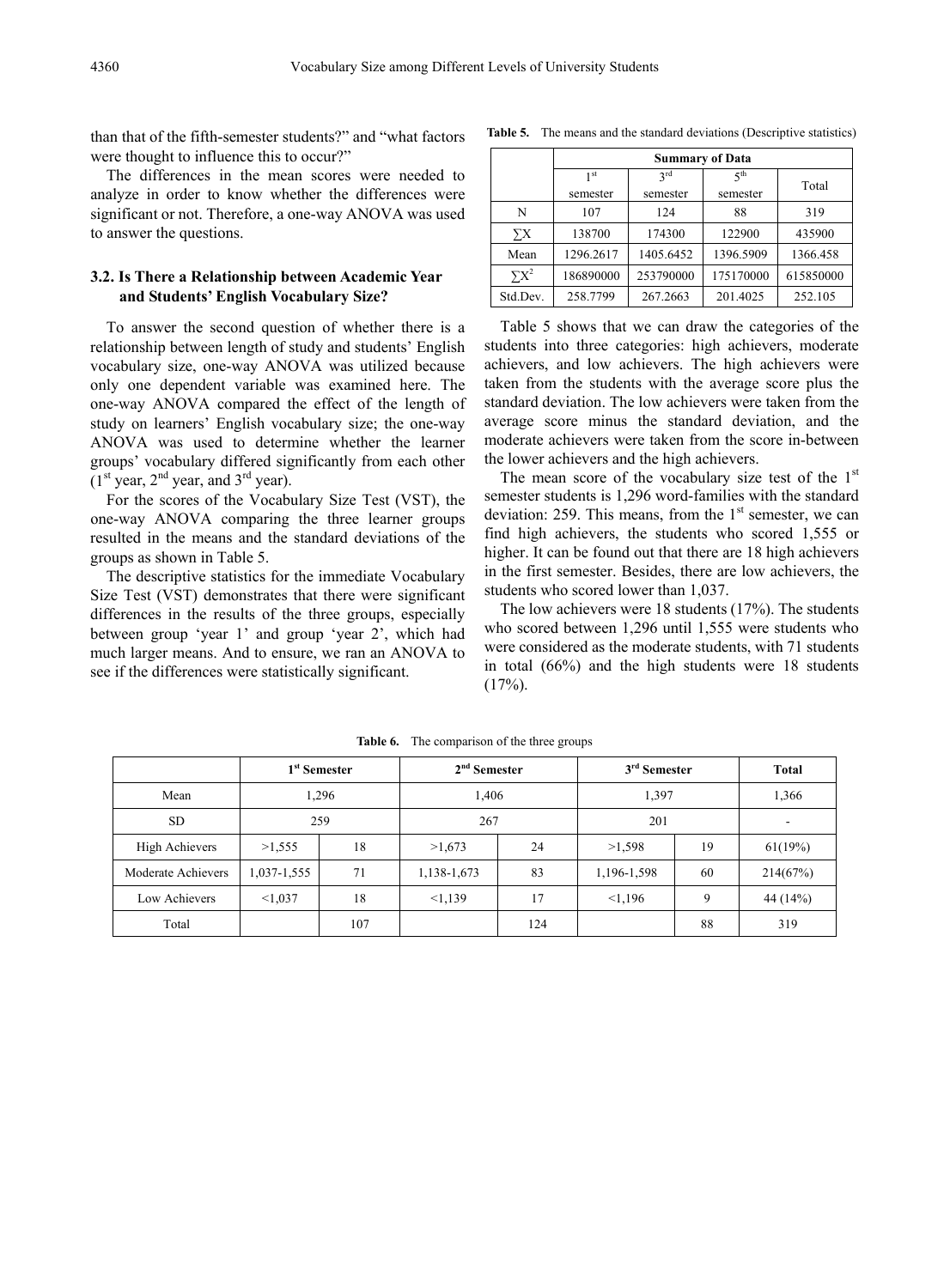

Figure 1. The first-semester students' vocabulary mastery



**Figure 2.** The third-semester students' vocabulary mastery

Related to the third-semester students in Figure 1, the mean score is 1,673 word-families, with standard deviation: 267 word-families. The high achievers were students with scores above 1,673. It shows that there were 24 students (19%) are categorized into low achievers.

On the other hand, the low achievers were the students with scores below 1,139 word-families, with the total number of 17 students. Whereas, in between the scores were the moderate achievers with the scores between 1,139 until 1,673 word-families, with the total number of 83 students.

Furthermore, the categories of the high achievers, the low achievers, and the moderate achievers in the fifth semester can be seen in Figure 2. It is stated that the mean score of the vocabulary is 1,366 word-families with the standard deviation: 201 word-families. We can see that the high achievers were students with a score above 1,598 word-families with a total number of 19 students.

Besides, we can see the low achievers were the students with the scores below 1,196 word-families, with the total number of 9 students. Moreover, many moderate students had scores between 1,196 up to 1,598 word-families with the highest proportion 60 students in total.

Overall, we can see from the Table that the mean score of the vocabulary level of the students, in general, is 1,366 word-families. There are 61 students (19%) who were categorized as high achievers and 214 students (67%) who were moderate achievers and only 44 students (14%) who were low achievers.

From the Figure, we can see that there are a total of 79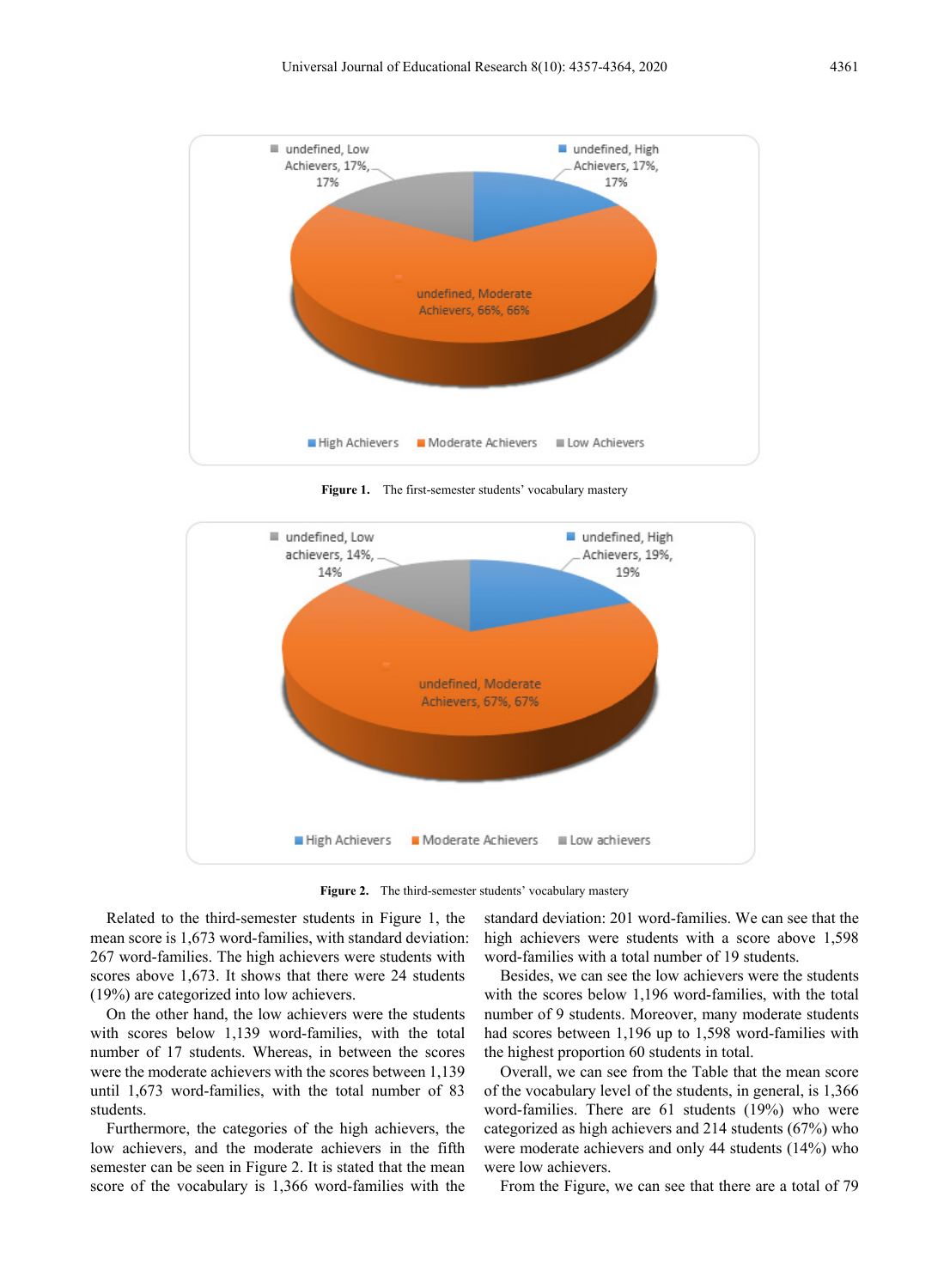high achievers out of 319 students, or approximately 25% of all of the students in the first, third, and fifth semesters. It shows that the percentage of the lower achievers, moderate achievers, and the high achievers were different among the three levels (the first semester students, the third-semester students, and the fifth-semester students). We can infer that there were more students with high achievers in the third semester, followed by the fifth-semester students and the first semester students.

On the other hand, the Figure also shows that there is the lowest percentage of students in the fifth semester who were the low achievers.



**Figure 3.** The fifth-semester students' achievement



**Figure 4.** The comparison of the achievers among three groups

|  | <b>Table 7.</b> The test of between-groups effects as the ANOVA result |  |  |
|--|------------------------------------------------------------------------|--|--|
|--|------------------------------------------------------------------------|--|--|

| <b>Result Details</b> |               |     |            |         |          |
|-----------------------|---------------|-----|------------|---------|----------|
| Source                | SS            | -di | MS         | F-Ratio | p-value  |
| Between-groups        | 797566.846    |     | 398783.423 | 6.49112 | 0.001727 |
| Within-groups         | 19413530.3327 | 316 | 61435.2226 |         |          |
| Total                 | 20211097.1787 | 318 |            |         |          |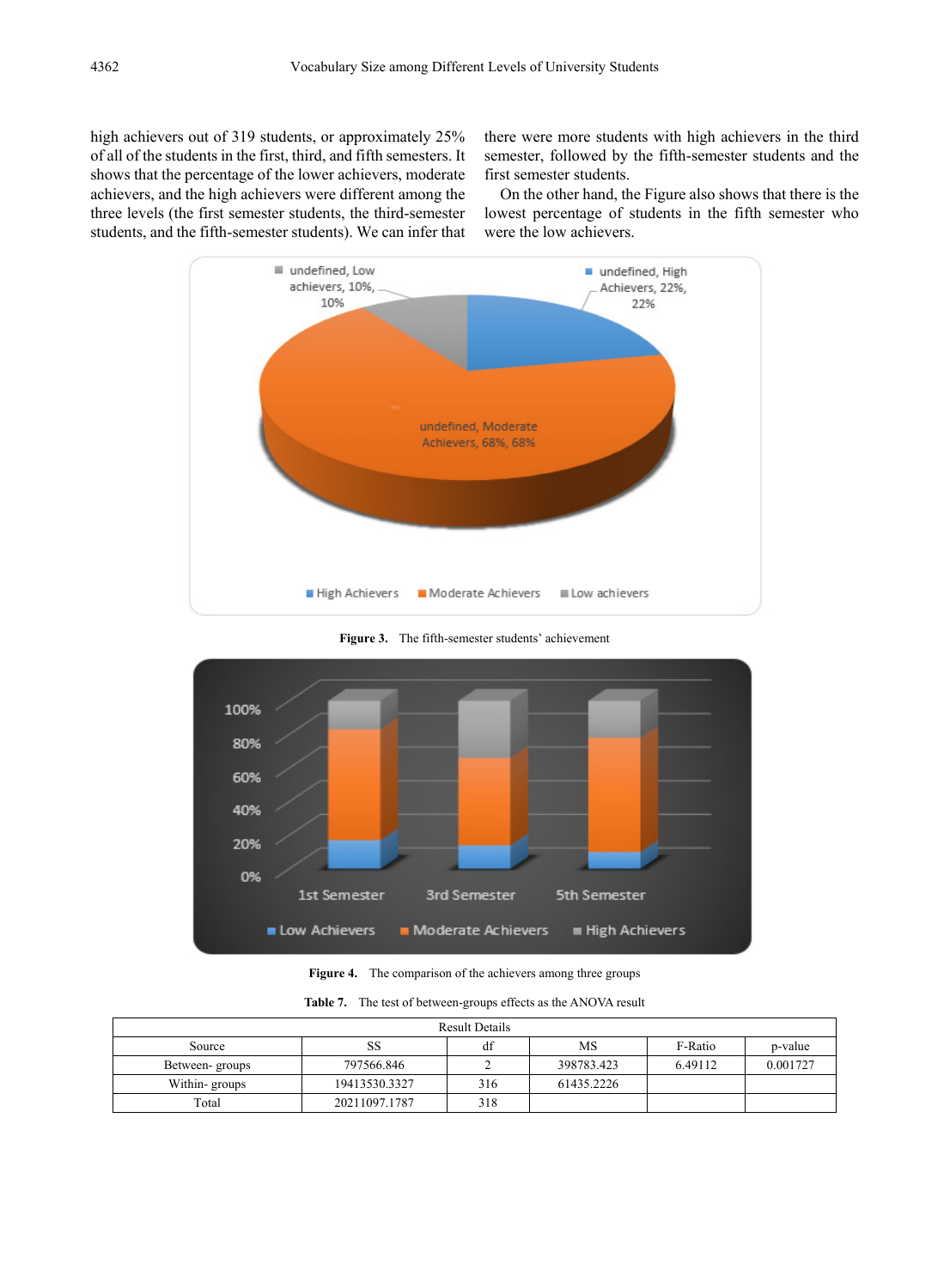Table 7 shows that the result of the one-way ANOVA test was significant, with the f-ratio value of 6.49112, and the p-value of 0.001727. This means that there is a significant difference between groups (vocabulary mastery of the students in the first-semester group, third-semester group, and fifth-semester group).

Based on the result of the one-way ANOVA, there is a significant difference between the groups (the first-semester group, the third-semester group, and the fifth-semester group). This section is going to discuss the difference between the three groups: the difference between the first-semester group and the third-semester group, the difference between the first-semester group and the fifth-semester group, and the difference between the third-semester group and the fifth-semester group.

The detailed comparison between the results of the three groups is as follows:

**Table 8.** T-test results of the three groups

| <b>Between Groups</b>                                    | Independent T-test                                                        |                                                         |
|----------------------------------------------------------|---------------------------------------------------------------------------|---------------------------------------------------------|
| The 1 <sup>st</sup> year and<br>the 3 <sup>rd</sup> year | The <i>t</i> -value is<br>$-3.14759$ . The <i>p</i> -value<br>is .001865. | The result is<br>significant at<br>$p<.05$ .            |
| The 1st year and<br>the 5 <sup>th</sup> year             | The <i>t</i> -value is<br>-2.97103. The $p$ -value<br>is .003345.         | The result is<br>significant at<br>$p<.05$ .            |
| The 3 <sup>rd</sup> year and<br>the 5 <sup>th</sup> year | The <i>t</i> -value is<br>0.26824. The $p$ -value<br>is .788775.          | The result is <i>not</i><br>significant at<br>$p<.05$ . |

Based on the result of the one-way ANOVA, there is a significant difference between the groups (the first-semester group, the third-semester group, and the fifth-semester group). Based on the result of the Independent T-test, there is a significant difference between the groups (the first-semester group and the third-semester group).

There is a significant difference between the vocabulary size of the students in the first year and the students in the second year. The difference in the vocabulary is about 109 word-families.

The result of the independent T-test was 0.26824, with the p-value of 0.788775. Therefore, it can be said that there was no significant difference between the two groups (the third-semester students and the fifth-semester students). The vocabulary size of the students in the third semester, and that of the students in the fifth semester was not significantly different. The possible reasons behind this could be the different entry behaviours of the students, that is, the vocabulary acquisitions of the students entering the university for the first time.

This can be construed that the quality of the input of the students who were in the third semester and the fifth-semester was different. The third-semester students now were slightly higher than the fifth-semester students, which should be the opposite. Normally, the higher the semester, the bigger the vocabulary size is due to different lengths of study.

Based on the findings, it can be summed up that the increase of the vocabulary from the first semester to the third semester was around 109 word-families. In contrast, the vocabulary sizel of the fifth-semester students shows 9-word families lower than that of the third-semester students. It does not make sense if the students have decreased the vocabulary acquisition in a year since they were active in learning. The most probable reason is that they had not acquired the vocabulary better than the third-semester students had.

## **4. Conclusions**

The objectives of this research were to find out the English vocabulary size of the English Department students of Institut Agama Islam Negeri Ponorogo and to understand the relationship between the length of study and students' English vocabulary size. The present study employed a cross-sectional research design by using a developmental study.

The findings indicate that there should be vocabulary courses in every semester to be able to give enough exposure to the students in each semester so that they can improve their vocabulary acquisition up to 3000-word families. It is because the 3000-word families is considered to be the minimum vocabulary size for EFL learners to enable them to have 95% coverage of most frequently used words used in the texts and to enable them to communicate in English in daily conversation without any external supports.

If all teachers have the awareness of the goal of vocabulary size that the students need is up to the minimum of 3000 word-families while the students are studying at the university, then they can predict the vocabulary enrichment that the students need to be able to reach that minimum goal.

Assessing that the vocabulary acquisition of the new students entering the university is about 1300 word-families, we can see that the students need to improve their vocabulary acquisition around at minimum 1700 word-families in a four-years' time. If this is the case, this means that the students need to add 425 word-families in each year for four years in order to be able to reach around the minimum of 3,000 word families.

By the fact, if the students had around the same level when they entered the university, they would improve their vocabulary level significantly year by year at about the same level too. However, in this case, the fifth-semester students, on the other hand, had a slightly lower vocabulary level than that of the third-semester students. The logical reason behind this phenomenon could be because the students entering the university already had a different level of vocabulary acquisition; the input of the students who are now in the fifth semester might have lower vocabulary levels when they entered the university.